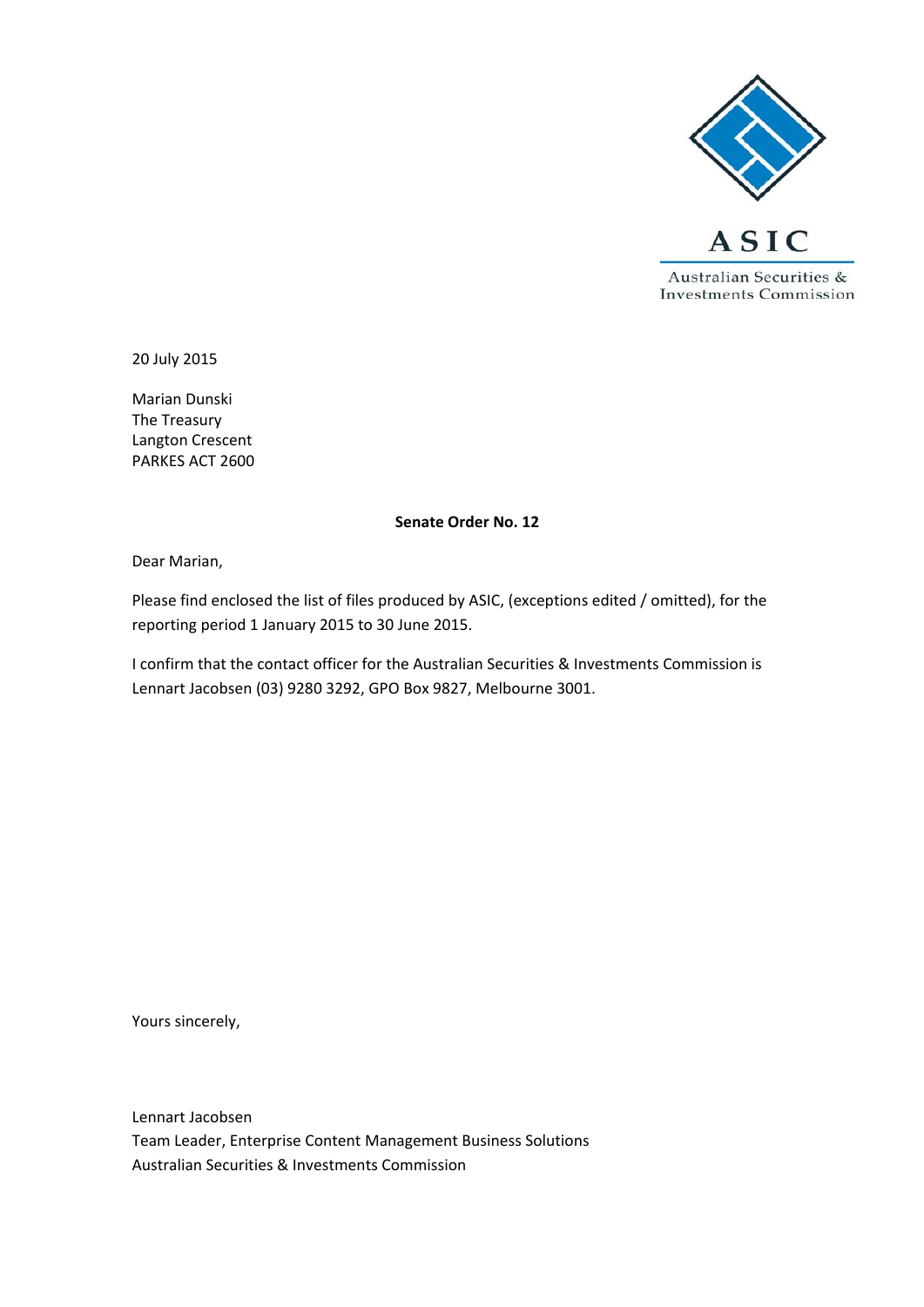

# **SENATE ORDER NO. 12**

## **AUSTRALIAN SECURITIES AND INVESTMENTS COMMISSION**

*Indexed agency file lists created between 1January 2015 and 30 June 2015*

**Agency Contact: Lennart Jacobsen (03) 9280 3292 Lennart.Jacobsen@asic.gov.au Website:** http://www.asic.gov.au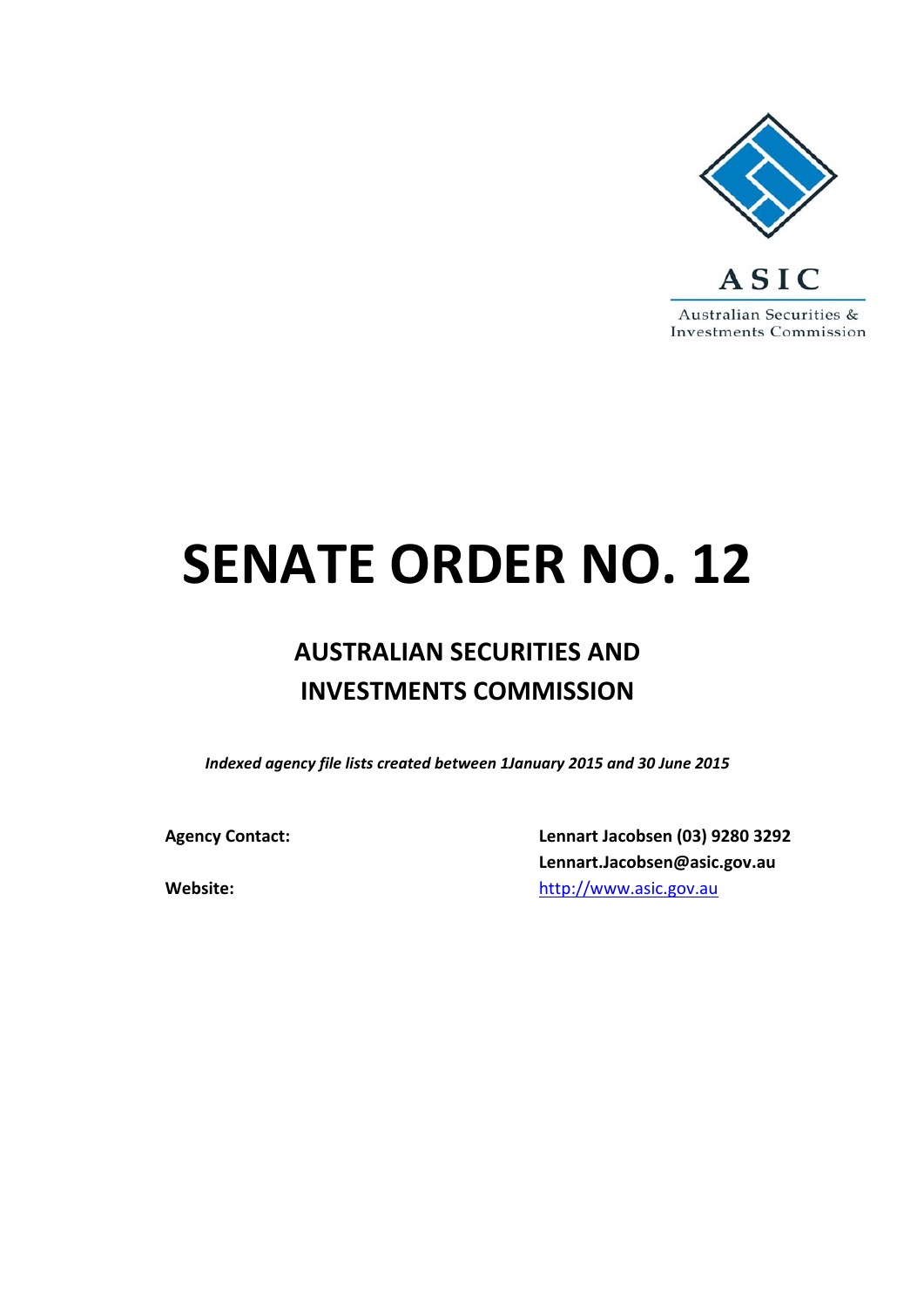### **PHYSICAL FILES**

| <b>File Number</b> | <b>File Name</b>                                                       |
|--------------------|------------------------------------------------------------------------|
| FSR 2015/000532    | FS 22 - CHANGE OF CONTROL NOTIFICATIONS                                |
| FSR 2015/000533    | FS 64 - APPLICATION FOR SUSPENSION OF AN AFS LICENCE                   |
| FSR 2015/000534    | FS 65 - APPLICATION FOR CANCELLATION OF AN AF S LICENCE                |
| FSR 2015/000535    | FORM 5107 - CHANGE OF RESPONSIBLE ENTITY                               |
| FSR 2015/000538    | RG126 - DISCHARGE OF SECURITY BOND                                     |
| FSR 2015/002495    | FS65 CANCELLATIONS OF AUSTRALIAN FINANCIAL SERVICES LICENCES           |
| FSR 2015/004403    | SECTION 922J NOTIFICATION OF CONTROLLER OF A BODY CORPORATE LICENSEE   |
| FSR 2015/004702    | REVIEW OF SECURITY BOND DECISION                                       |
| PMR 2015/001156    | UNAUTHORISED FOREIGN INSURERS                                          |
| PMR 2015/001159    | UNAUTHORISED FOREIGN INSURERS                                          |
| PMR 2015/001235    | RECORDS AUTHORITY REVIEW PROJECT - FMI WORKING PAPERS                  |
| PMR 2015/002623    | JORC AND DISCLOSURE RELATED REVIEWS 2015                               |
| PMR 2015/002868    | AMENDMENTS TO THE SETTLEMENT RULES AND LISTING RULE APPENDIX 7A        |
| PMR 2015/002962    | 2014/2015 FINANCIAL ADVISERS - SMSF ADVERTISING REVIEW                 |
| PMR 2015/003149    | RISK MANAGEMENT BY RESPONSIBLE ENTITIES                                |
| PMR 2015/004013    | USE OF TERM STOCKBROKER/ FUTURES BROKER                                |
| PMR 2015/005045    | FOREIGN FINANCIAL SERVICE PROVIDERS - REPORTING DOCUMENTS IMS BRISBANE |
| PMR 2015/005277    | CREDIT CARD CHARGEBACK CDRAC NATIONAL PROJECT                          |
| PMR 2015/005334    | EXTENSION TO CLASS ORDER CO 10-630                                     |
| PMR 2015/005389    | NON-CASH PAYMENT FACILITIES PROJECT                                    |
| PMR 2015/005526    | DEBT REPAIR INTELLIGENCE                                               |
| PMR 2015/005965    | CONFLICTED REMUNERATION GUIDANCE ### ###                               |
| PMR 2015/005966    | MORTGAGE EXIT FEES ### ###                                             |
| PMR 2015/005967    | UNIDENTIFIED FOREIGN INSURERS ### ###                                  |
| PMR 2015/005990    | CLASS ORDER 02/182 - SUNSETTING PROJECT REVIEW                         |
| PMR 2015/005991    | CLASS ORDER 02/183 - SUNSETTING PROJECT REVIEW                         |
| PMR 2015/006000    | CLASS ORDER 02/185 - SUNSETTING PROJECT REVIEW.                        |
| PMR 2015/006001    | CLASS ORDER 02/245 - SUNSETTING PROJECT REVIEW                         |
| PMR 2015/006029    | PROSPECTUS MASTER FILE                                                 |
| FSR 2015/003343    | FS65 CANCELLATIONS OF AUSTRALIAN FINANCIAL SERVICES LICENCES           |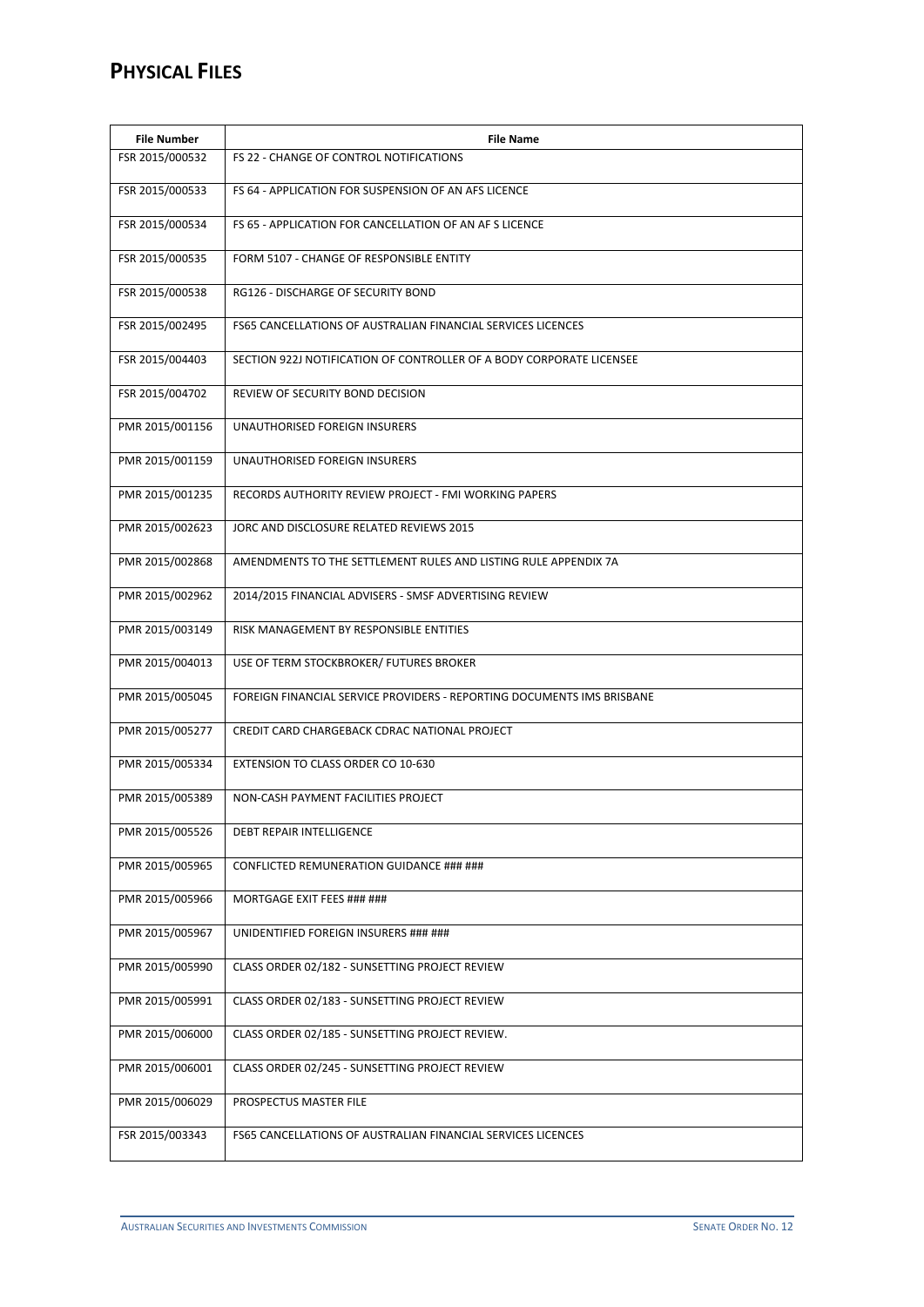### **PHYSICAL FILES**

| File Number     | <b>File Name</b>                      |
|-----------------|---------------------------------------|
| PMR 2015/005964 | FOFA GENERAL FEB 2012 - JULY 2012 ### |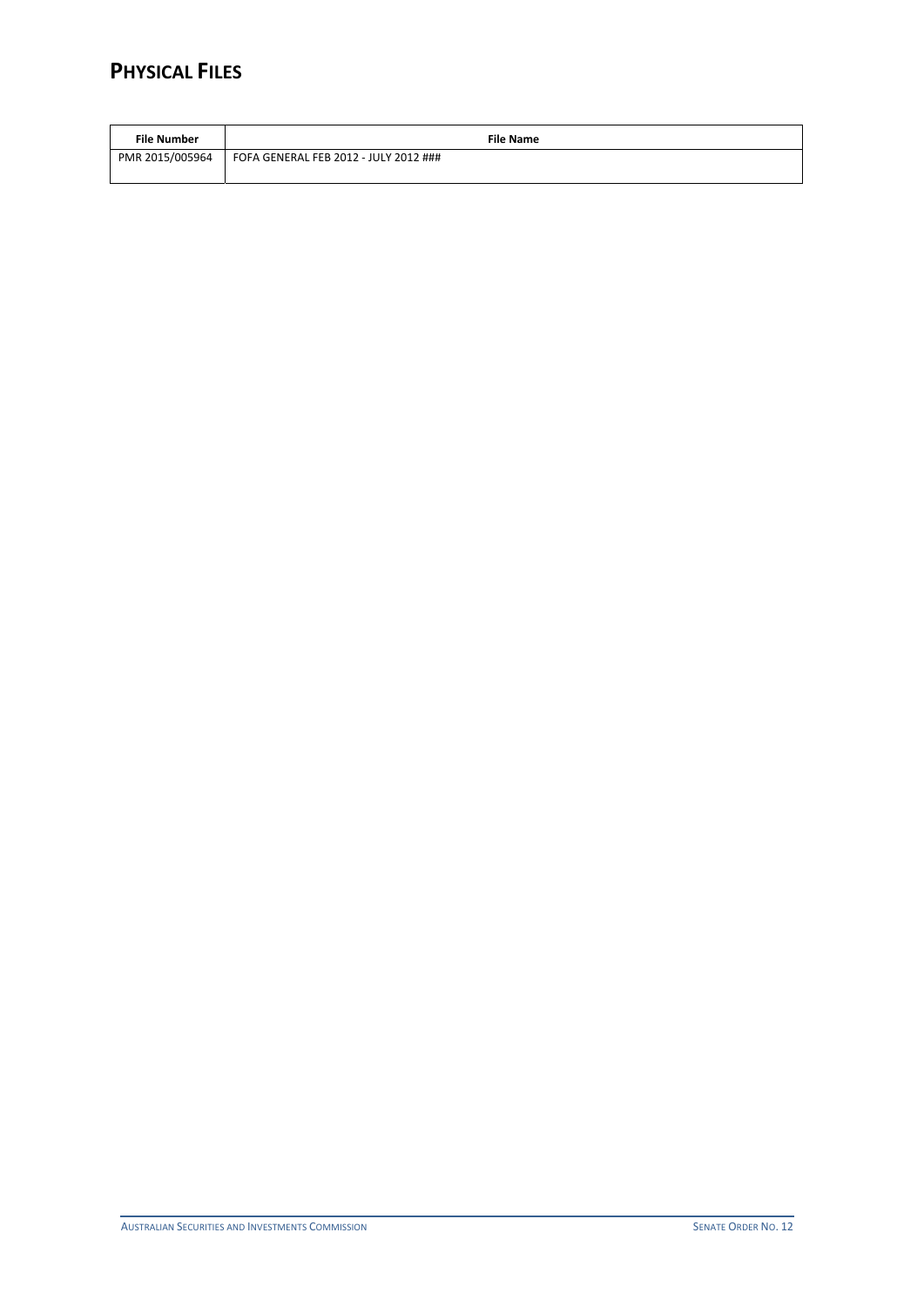| <b>File Number</b> | <b>File Name</b>                                                            | Parent |
|--------------------|-----------------------------------------------------------------------------|--------|
|                    |                                                                             |        |
| 2015 - 001114      | 2015 - Infrastructure funding - Chairman speech                             | 2015   |
|                    |                                                                             |        |
| $2015 - 001143$    | 2015 - Intergenerational Report Summary                                     | 2015   |
|                    |                                                                             |        |
| $2015 - 001199$    | 2015 - IOSCO CER meeting Istanbul 201504                                    | 2015   |
|                    |                                                                             |        |
| $2015 - 001124$    | 2015 - OTC Derivatives - Enforcement Benchmark Project - FX Inquiries       | 2015   |
|                    |                                                                             |        |
| $2015 - 001520$    | 2015 - OTC Derivatives - Enforcement Benchmark Project - IR Entity Rankings | 2015   |
|                    |                                                                             |        |
| $2015 - 000920$    | 2015 - OTC Derivatives - FMI Speech at FX Week 2015                         | 2015   |
|                    |                                                                             |        |
| $2015 - 001430$    | 2015 - OTC Derivatives - FSB Survey on Markets Reform                       | 2015   |
|                    |                                                                             |        |
| $2015 - 000248$    | 2015 - OTC Derivatives - FSB Thematic Peer Review                           | 2015   |
|                    |                                                                             |        |
| $2015 - 001101$    | Financial Literacy - AFAB Tracker Wave 1                                    | Active |
|                    |                                                                             |        |
| $2015 - 000471$    | Financial Literacy - AFAB Tracker Wave 2                                    | Active |
|                    |                                                                             |        |
| $2015 - 000832$    | FoFA MIS Digital Transformation                                             | Active |
|                    |                                                                             |        |
| $2015 - 000056$    | Major Banks Analysis                                                        | Active |
|                    |                                                                             |        |
| $2015 - 000258$    | OTC Derivatives - 2015 Market Assessment                                    | Active |
|                    |                                                                             |        |
| $2015 - 000356$    | OTC Derivatives - CFD Pilot                                                 | Active |
|                    |                                                                             |        |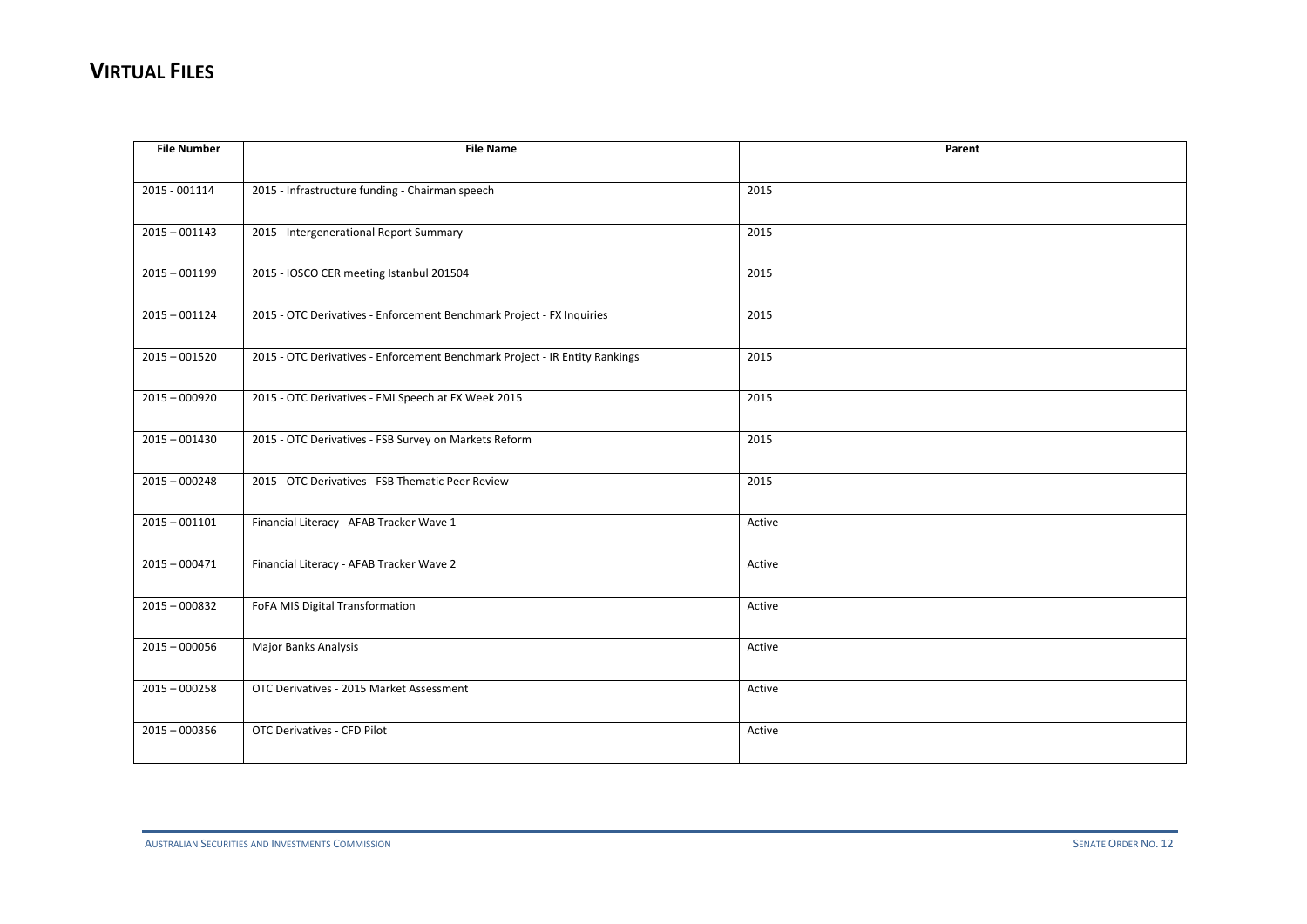| <b>File Number</b> | <b>File Name</b>                                                      | Parent                                       |
|--------------------|-----------------------------------------------------------------------|----------------------------------------------|
|                    |                                                                       |                                              |
| 2015 - 002117      | OTC Derivatives - Enforcement Systemically Important Benchmarks       | Active                                       |
|                    |                                                                       |                                              |
| $2015 - 001241$    | Share Purchase Plan Analysis                                          | Active                                       |
|                    |                                                                       |                                              |
| $2015 - 002120$    | Section 25 Project                                                    | Advice - Other                               |
|                    |                                                                       |                                              |
| $2015 - 004262$    | 2014-2015                                                             | Annual Report                                |
|                    |                                                                       |                                              |
| $2015 - 004394$    | Annual Report - 2015                                                  | <b>ASIC Annual Reports</b>                   |
|                    |                                                                       |                                              |
| $2015 - 002966$    | Admission and Notification requirements (reducing red tape imitative) | ASX - Rule Changes                           |
|                    |                                                                       |                                              |
| $2015 - 004209$    | Admission and Notification requirements (reducing red tape imitative) | ASX - Rule Changes                           |
|                    |                                                                       |                                              |
| $2015 - 001403$    | <b>CDRAC Credit Card Chargeback National Project</b>                  | Australian Consumer Law                      |
|                    |                                                                       |                                              |
| $2015 - 000097$    | Collective Action by Investors - Update to RG 128                     | <b>Consultation Papers</b>                   |
| $2015 - 001965$    | <b>Questions on Notice</b>                                            | Culture                                      |
|                    |                                                                       |                                              |
| $2015 - 002109$    | Thomson Reuters speech                                                | Culture                                      |
|                    |                                                                       |                                              |
| $2015 - 004386$    | 13. MBR Parliamentary Inquiry Work                                    | <b>Escalated Matters</b>                     |
|                    |                                                                       |                                              |
| $2015 - 001316$    | <b>EWA</b>                                                            | <b>External Speeches &amp; Presentations</b> |
|                    |                                                                       |                                              |
| $2015 - 001111$    | 2015-2016 Class Order Sunsetting Project                              | <b>Financial Advisers Projects</b>           |
|                    |                                                                       |                                              |
|                    |                                                                       |                                              |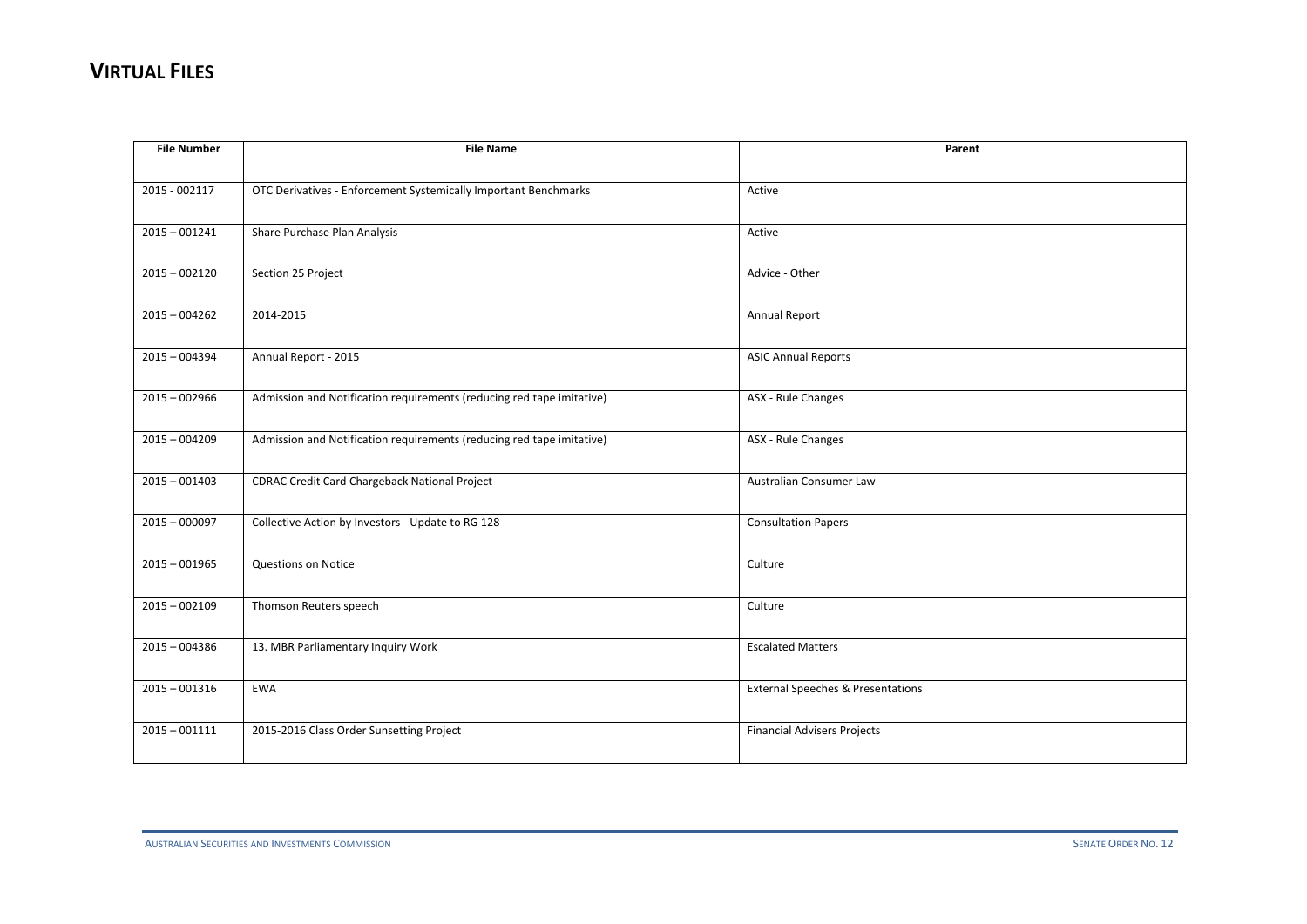| <b>File Number</b> | <b>File Name</b>                            | Parent                                                         |
|--------------------|---------------------------------------------|----------------------------------------------------------------|
|                    |                                             |                                                                |
| 2015 - 001780      | Tasmanian Regional Liaison Committee 2015   | Industry & Market Participants                                 |
|                    |                                             |                                                                |
| $2015 - 001802$    | 09f. Relief Applications and waivers - 2015 | Legal & Policy                                                 |
|                    |                                             |                                                                |
| $2015 - 000580$    | 26.### ### Product Platform Class Orders    | Legal & Policy                                                 |
|                    |                                             |                                                                |
| $2015 - 002087$    | Project                                     | Macro Data Management, Trading Analysis & Reporting            |
| $2015 - 004403$    |                                             |                                                                |
|                    | <b>NSW Police</b>                           | Memorandum of Understanding (MOU)                              |
| $2015 - 002093$    | MOU with AEC - Update Dec 2014              | <b>MOUs</b>                                                    |
|                    |                                             |                                                                |
| $2015 - 002491$    | MOU with WAPOL                              | <b>MOUs</b>                                                    |
|                    |                                             |                                                                |
| $2015 - 000335$    | <b>Drafts</b>                               | Productivity Commission: Business Set-up, Transfer and Closure |
|                    |                                             |                                                                |
| $2015 - 001200$    | RG 064 Failure to lodge documents           | <b>Regulatory Guides</b>                                       |
|                    |                                             |                                                                |
| $2015 - 001800$    | RG 167 Licensing: Discretionary Powers      | <b>Regulatory Guides</b>                                       |
|                    |                                             |                                                                |
| $2015 - 004569$    | Annual Report 2015                          | Reporting                                                      |
|                    |                                             |                                                                |
| $2015 - 000084$    | ASIC Annual Report 2014-15                  | Reporting                                                      |
| $2015 - 004215$    | <b>Information for Annual Reports</b>       |                                                                |
|                    |                                             | Reporting                                                      |
| $2015 - 004483$    | PPSR Searches - 2015-2016                   | Reporting                                                      |
|                    |                                             |                                                                |
|                    |                                             |                                                                |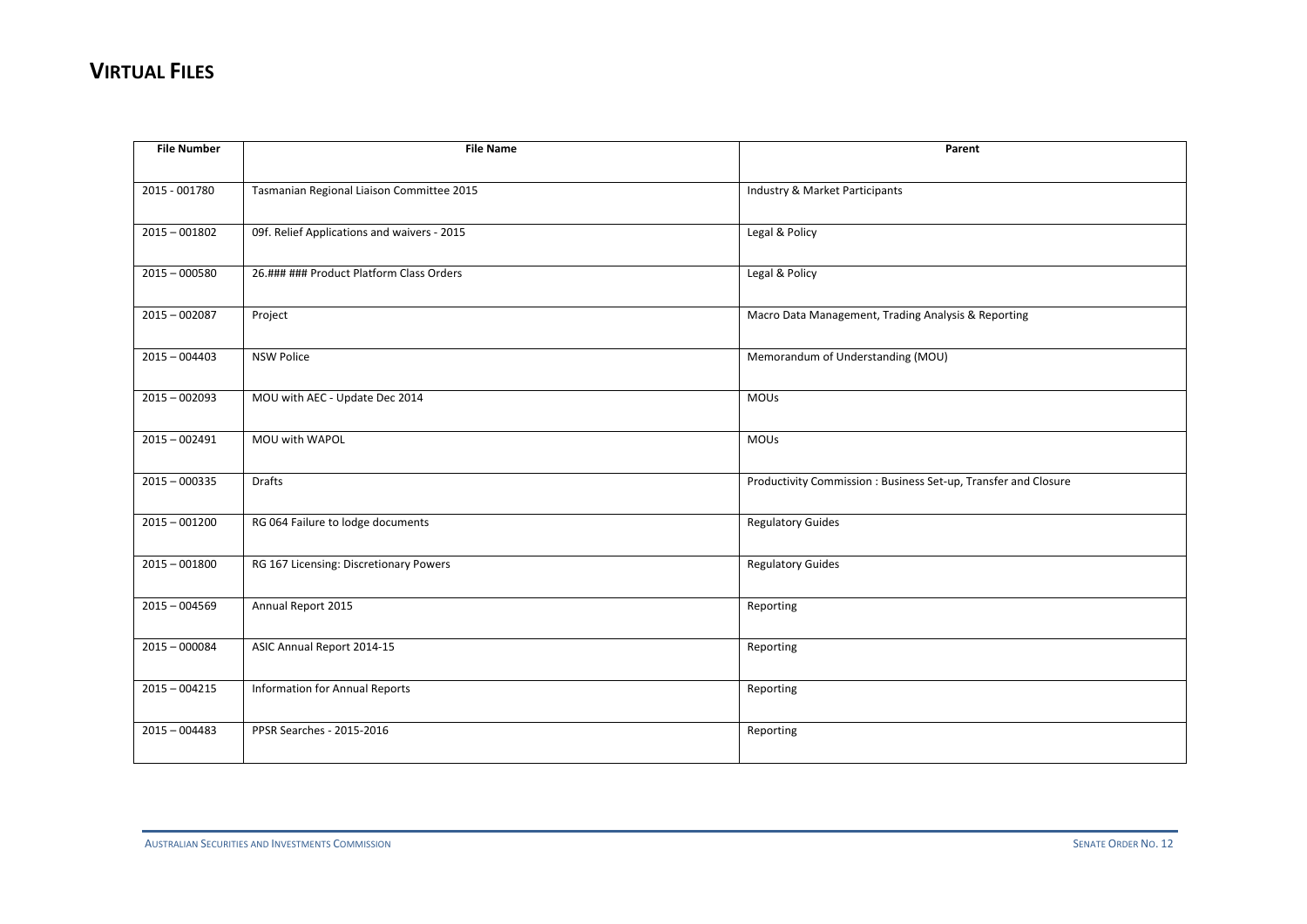| <b>File Number</b> | <b>File Name</b>                                                                                 | Parent                             |
|--------------------|--------------------------------------------------------------------------------------------------|------------------------------------|
|                    |                                                                                                  |                                    |
| 2015 - 003649      | ADC Forum 2015                                                                                   | Speeches                           |
|                    |                                                                                                  |                                    |
| $2015 - 002408$    | AFR Banking and Wealth Summit                                                                    | Speeches                           |
|                    |                                                                                                  |                                    |
| $2015 - 000475$    | ASIC's Opening Statement: Telecommunications (Interception and Access) Amendment (Data           | Speeches                           |
|                    | Retention) Bill 2014                                                                             |                                    |
| $2015 - 001198$    | Financial Risk Day 2015                                                                          | Speeches                           |
|                    |                                                                                                  |                                    |
| $2015 - 003206$    | G100 Congress 2015 - Innovation in Corporate Reporting                                           | Speeches                           |
|                    |                                                                                                  |                                    |
| $2015 - 001294$    | <b>SOPAC 2015</b>                                                                                | Speeches                           |
|                    |                                                                                                  |                                    |
| $2015 - 003558$    | Stockbrokers Association of Australia 2015                                                       | Speeches                           |
|                    |                                                                                                  |                                    |
| $2015 - 003578$    | Thomson Reuters Australian Regulatory Summit 2015                                                | Speeches                           |
|                    |                                                                                                  |                                    |
| $2015 - 000628$    | <b>Consumer Financial Protection Bureau (USA)</b>                                                | Stakeholder Liaison                |
|                    |                                                                                                  |                                    |
| $2015 - 000675$    | <b>Harvard Business School</b>                                                                   | Stakeholder Liaison                |
| $2015 - 002708$    | Strategic Outlook 2015-16                                                                        | Strategic Outlook 2015-16          |
|                    |                                                                                                  |                                    |
| $2015 - 004805$    | PJC                                                                                              | Submissions                        |
|                    |                                                                                                  |                                    |
| $2015 - 004183$    | PJC inquiry into the impairment of customer loans                                                | Submissions                        |
|                    |                                                                                                  |                                    |
| $2015 - 002952$    | Consultation on PJC Inquiry into Raising Professional Standards in the Financial Advice Industry | Submissions & Government Relations |
|                    |                                                                                                  |                                    |